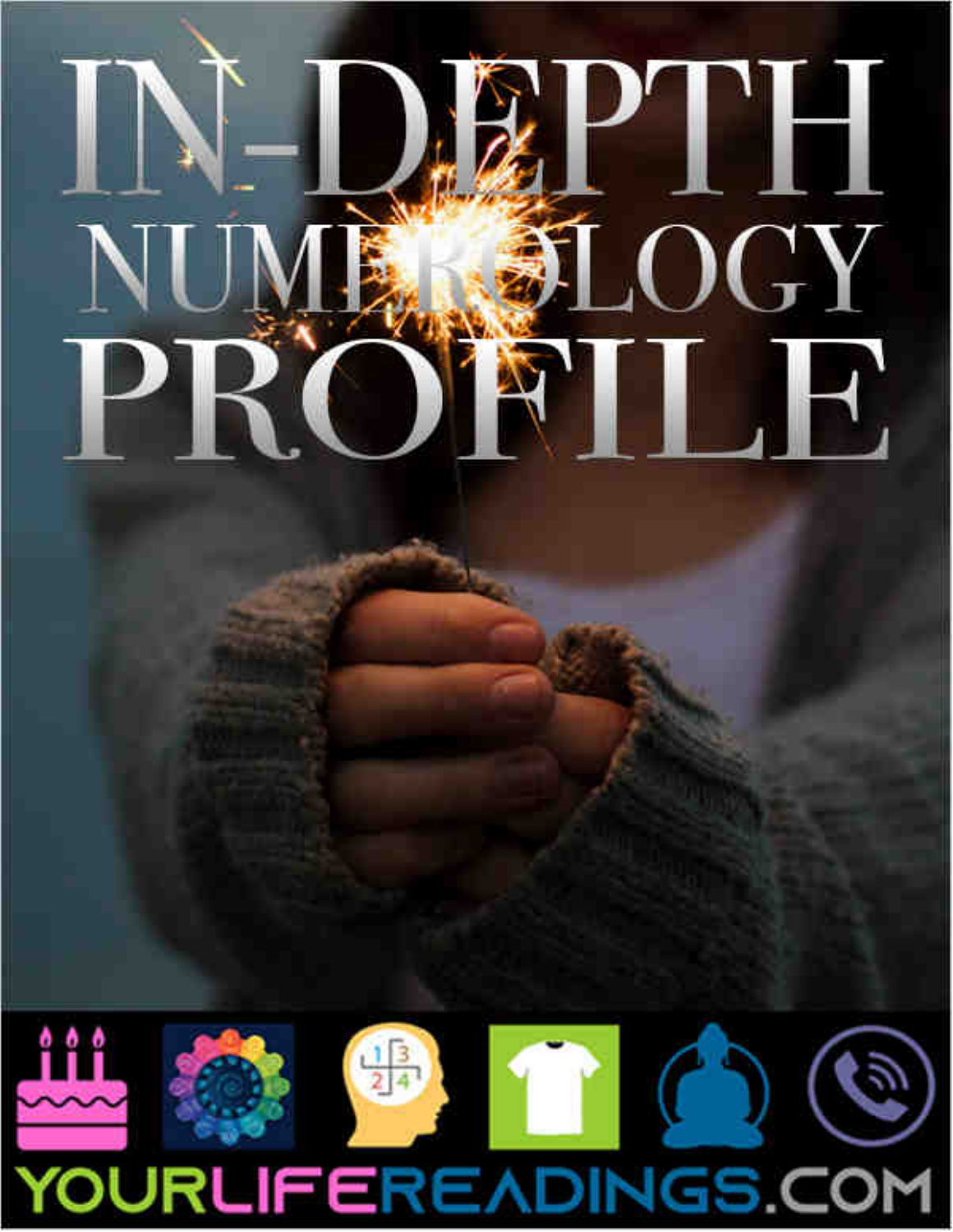**A Decoz® Numerology Chart Analysis** 

for

### **John Smith**

by

#### **Hans Decoz**

Birth data:

John Carlton Smith

July 15, 2001

© Copyright 1985, 2003, Hans Decoz.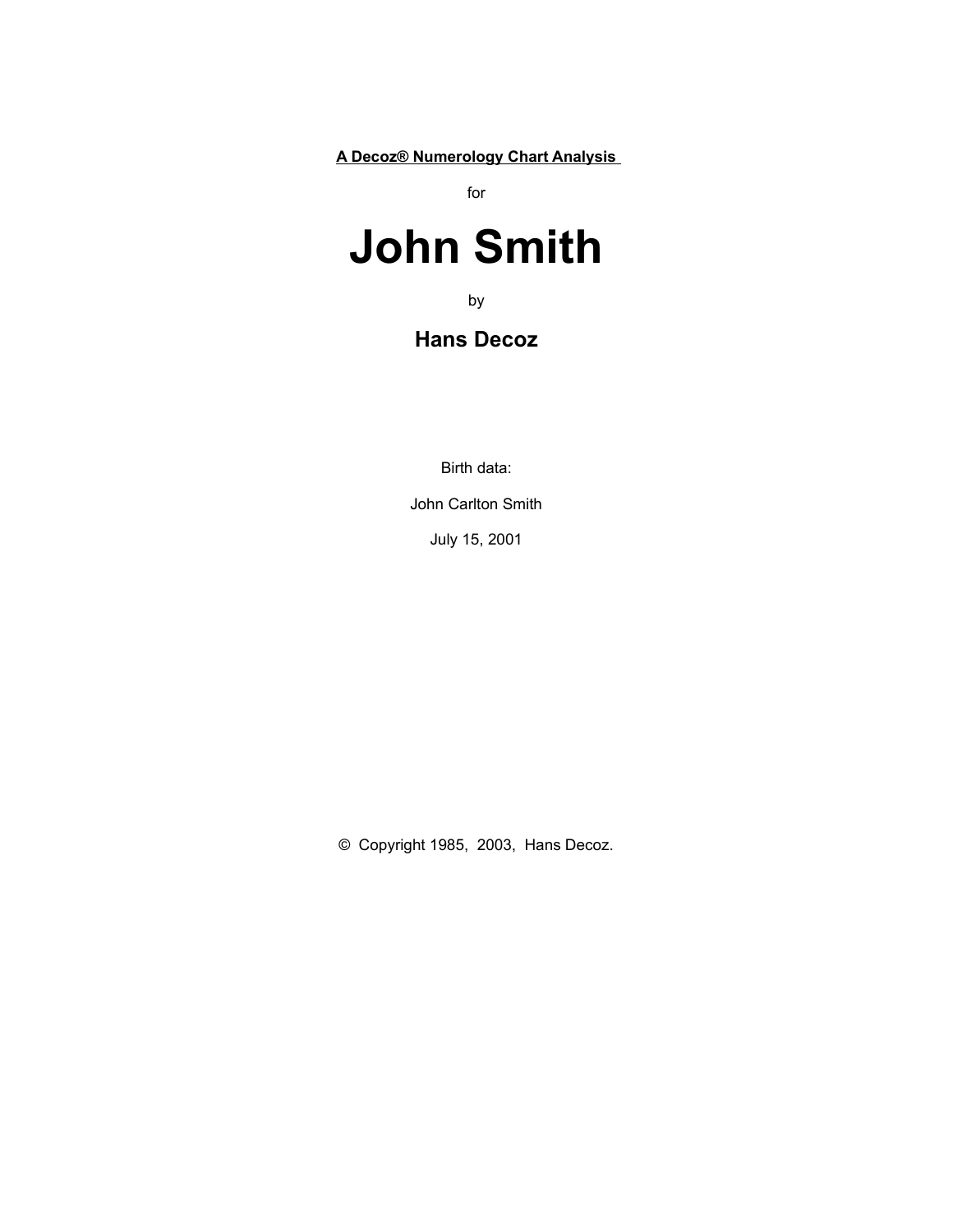#### **TABLE OF CONTENTS**

| <b>INTRODUCTION</b>   | 4  |
|-----------------------|----|
| <b>LIFE PATH</b>      | 4  |
| <b>BIRTHDAY</b>       | 6  |
| <b>EXPRESSION</b>     |    |
| <b>HEART'S DESIRE</b> | 9  |
| <b>PERSONALITY</b>    | 11 |
| <b>MATURITY</b>       | 12 |
| <b>KARMIC LESSONS</b> | 13 |
| <b>HIDDEN PASSION</b> | 13 |
| <b>BALANCE</b>        | 14 |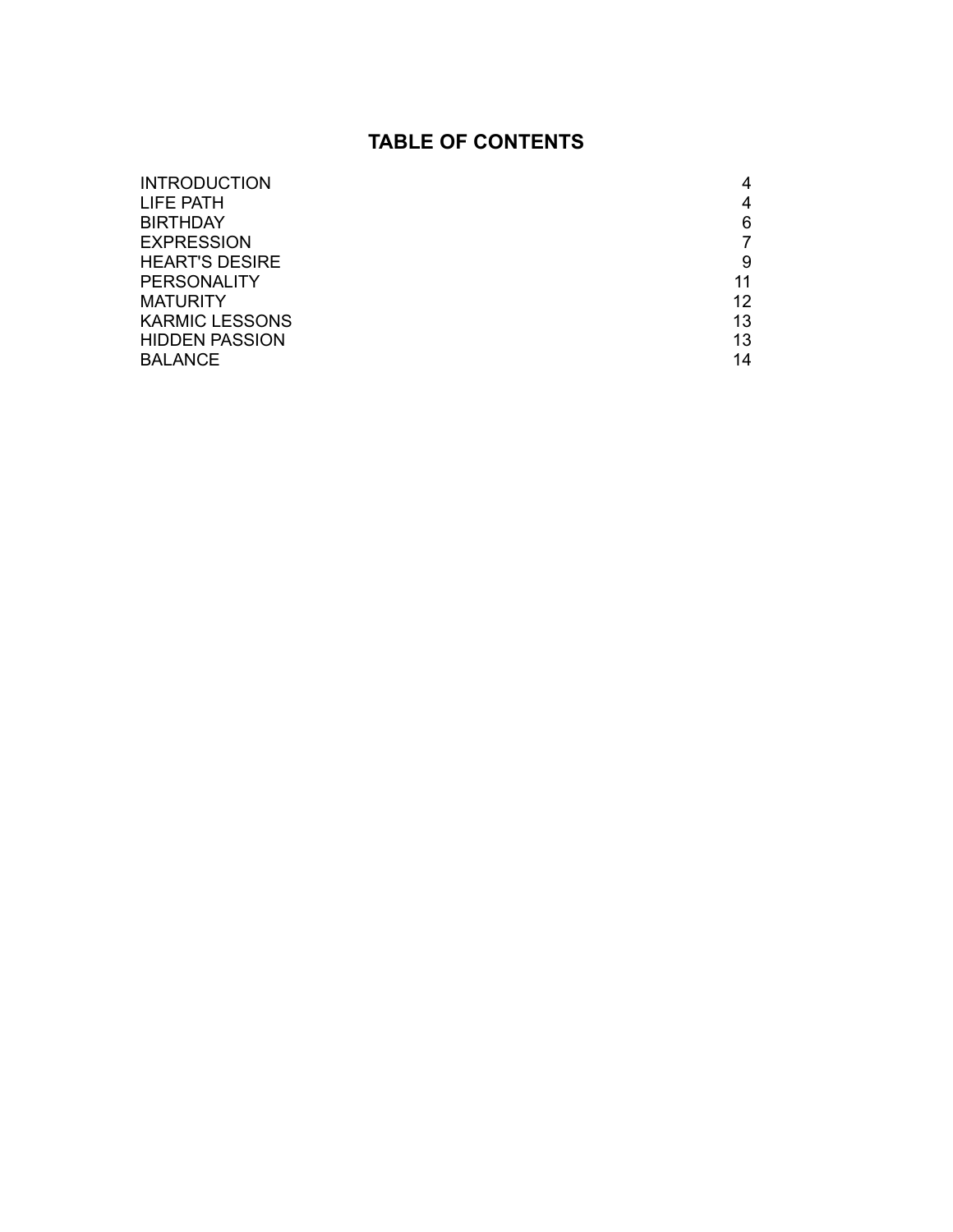#### **SUMMARY**

Birth name: John Carlton Smith Short name: John Smith Birth date: July 15, 2001

| Your Life Path is 16/7      | 5  |
|-----------------------------|----|
| Your Birthday is 15         |    |
| Your Expression is 19/1     | 8  |
| Your Heart's Desire is 22/4 | 9  |
| Your Personality is 33/6    | 11 |
| Your Maturity is 8          | 12 |
| You have a Karmic Lesson 7  | 13 |
| Your Hidden Passion is 1    | 14 |
| Your Balance is 5           | 14 |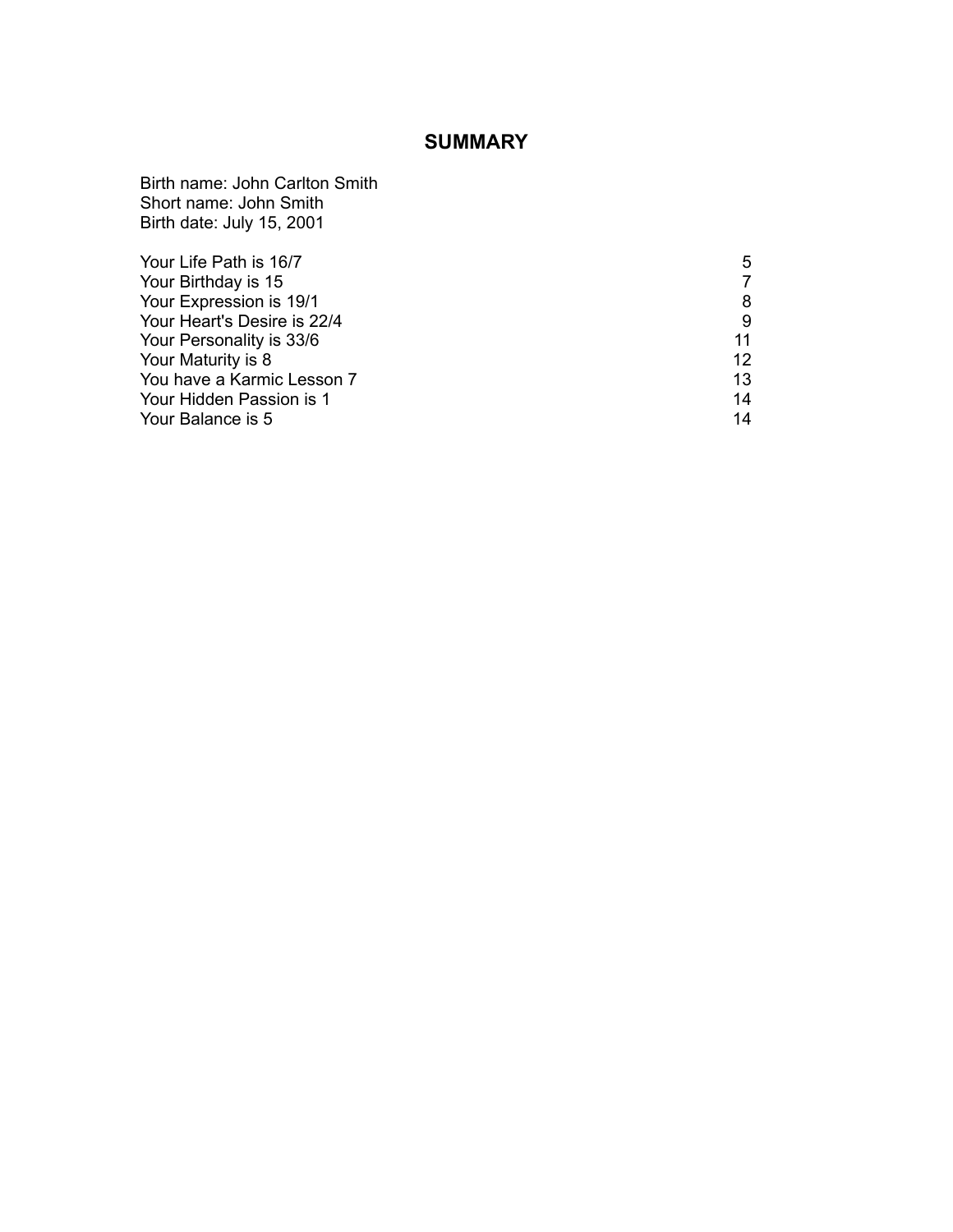#### **INTRODUCTION**

About your Personal Reading

 This reading was composed for you personally, John, and is based on your full name at birth, your date of birth, and the name you now use to introduce yourself. Please check your birth data on the title page to make sure the names and date of birth used are correct.

 If you have two or more middle names or last names, you may find the names strung together. This is necessary to make Transit and Essence cycles function correctly. For example, the name John Patrick Henry Hancock would appear on the title page as John PatrickHenry Hancock.

 John, your Personal Numerology Reading describes all aspects of your chart as they are understood in numerology, accurately and in-depth.

 Each chapter starts with a short introduction telling you where this particular number is found and how it affects you. This is followed by the number itself. Often, you will find a double digit number followed by a single digit.

 The meaning of your number is then explained in easy to read language. John, you don't need to know anything about numerology to be able to enjoy and benefit from this reading.

I hope you will enjoy your reading.

#### **LIFE PATH**

 If ever there was a moment of total transformation, it was the moment of your birth. In that instant, you stepped through a door in time into a new reality -- the reality of human life. The most important number in your numerology chart is based on the date of your birth, the moment when the curtain goes up in your life.

 Even at that moment, you were a person with your own unique character, as unique as your DNA. Everything that is you existed in potential, much like a play that is about to begin. Your entire life exists as a potential that has been prepared for. John, you have ultimate freedom to do with your life as you like: To fulfill its potential completely, or to make some smaller version of yourself. It all depends upon your effort and commitment. You make the decisions to fulfill, to whatever extent, the potential life that exists within you. That is your choice. In this sense, the possible you is implicit during the moment of your birth.

 The Life Path number gives us a broad outline of the opportunities, challenges, and lessons we will encounter in this lifetime. Your Life path is the road you are traveling. It reveals the opportunities and challenges you will face in life. Your Life Path number is the single most important information available in your Personality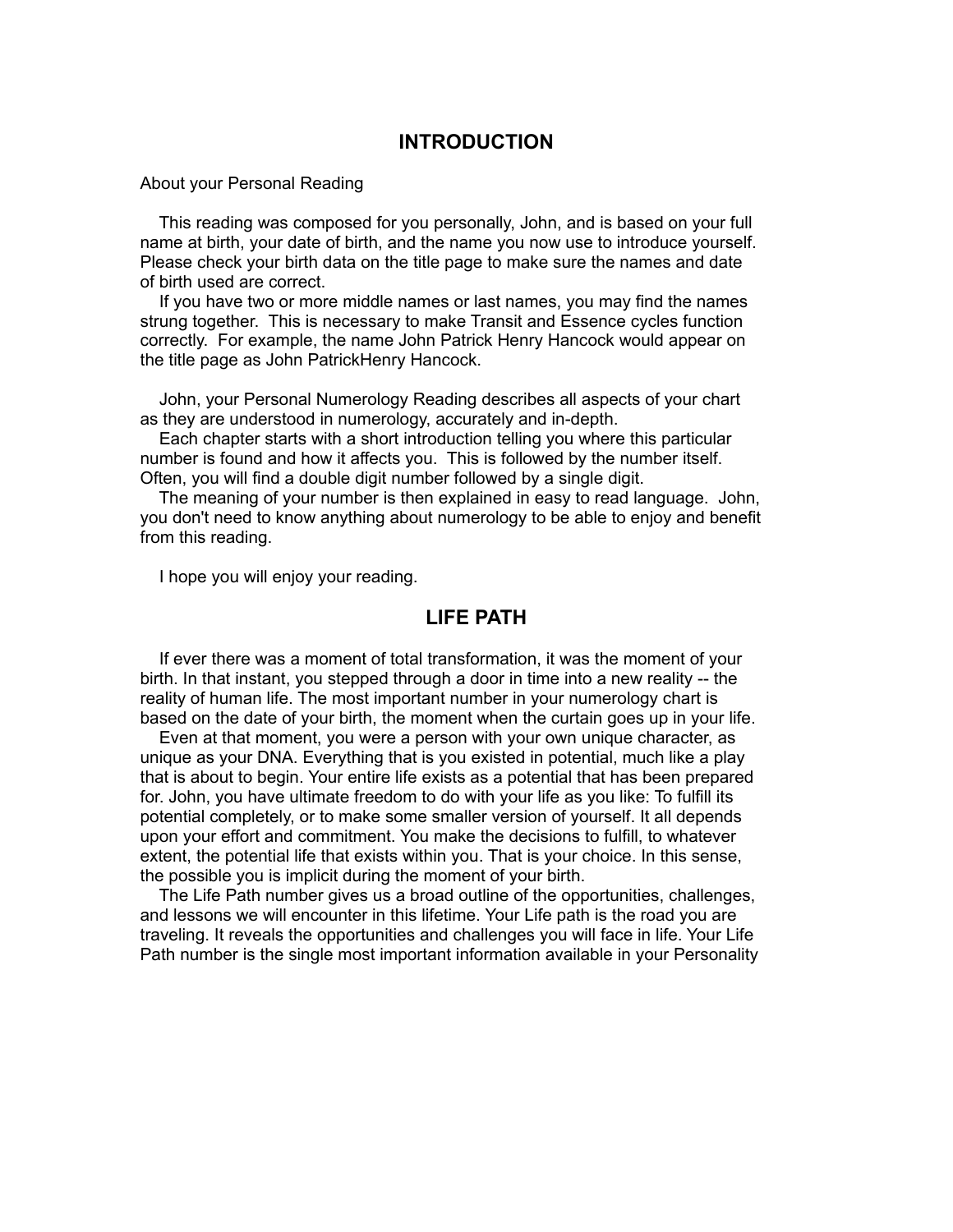#### Chart!

#### *Your Life Path is 16/7*

John, you are the searcher and the seeker of the truth.

 You have a clear and compelling sense of yourself as a spiritual being. As a result, your life path is devoted to investigations into the unknown, and finding the answers to the mysteries of life.

 You are well-equipped to handle your task. You possess a fine mind; you are an analytical thinker, capable of great concentration and theoretical insight. You enjoy research, and putting the pieces of an intellectual puzzle together. Once you have enough pieces in place, you are capable of highly creative insight and practical solutions to problems.

 You enjoy your solitude and prefer to work alone. John, you need time to contemplate your ideas without the intrusion of other people's thoughts. You are a lone wolf, a person who lives by his own ideas and methods. As a result, close associations are difficult for you to form and keep, especially marriage. You need your space and privacy, which, when violated, can cause you great frustration and irritation.

 When your life is balanced, however, you are both charming and attractive. You can be the life of a party, and enjoy performing before an audience. You enjoy displaying your wit and knowledge, which makes you attractive to others, especially the opposite sex.

 But you have distinct limits. While you are generous in social situations, sharing your attention and energy freely, you are keenly aware of the need to "come off stage" and return to the solitude of your lair. You associate peace with the unobtrusive privacy of your world. Therefore, intimacy is difficult for you, because you guard your inner world like a mother lion does her cubs.

 All this privacy and aloneness can cause isolation and loneliness, however. You can be aware of emptiness in your life, a part of you that yearns for company and close companionship that may be unsatisfied.

 If isolation is brought to the extreme, you can become cynical and suspicious. You can develop hidden, selfish motives, which people may sense and may cause them discomfort around you. You must guard against becoming too withdrawn and independent, thus shutting out the love of others and keeping you from experiencing the true joy of friendship and close companionship.

 John, you must especially watch out for selfishness and egocentricity, thinking of yourself as the center of the universe, the only person who really matters. Social contact gives you perspective on yourself and on life, while too much isolation can make you too narrow and even shut off from the rest of the world.

 Secretly, you may feel jealous of the easy relationships formed by others; you may perceive others as less inhibited than you, or more free to express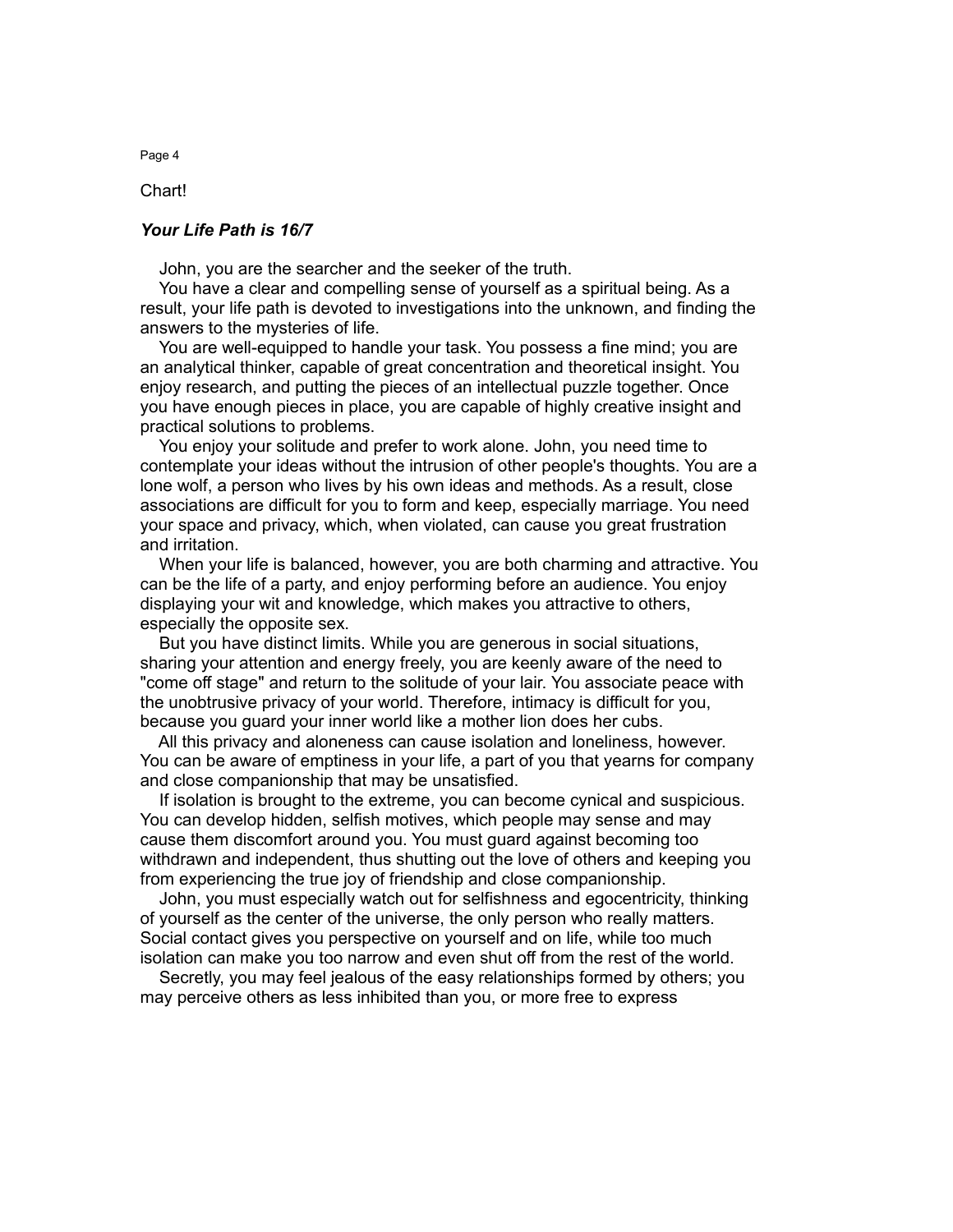themselves. You may harshly criticize yourself for not being more gregarious, powerful, or capable of greater leadership.

 Your challenge in life is to maintain your independence without feeling isolated or ineffectual. You must hold fast to your unique view on the world, while at the same time being open to others and the knowledge they have to offer.

 With your abilities to learn, analyze, seek out answers to life's important questions, you have the potential for enormous growth and success in life. By the time you reach middle age, you will radiate refinement and wisdom.

Pythagoras loved the seven for its great spiritual potential.

 John, your 16 Life Path also reflects the presence of a Karmic Debt. The 16 Karmic Debt means destruction of the old and birth of the new. The 16 is about the fall of the ego, and all that it has built for itself. It is a watershed, a cleansing. All that has been constructed, and all that serves to separate the person from the source of life is destroyed. Through the 16, reunion with the Great Spirit is accomplished.

 This can be a painful process, because it usually comes after much ego inflation. This results in a struggle between the ego and the divine will. Life presents challenges to your grand plans, which can be resented and struggled against. It is a lost battle, and you will likely feel humbled in the face of the collapse that follows. This humility is the key to later success, however, because you will learn to follow the intimations of a higher reality. In the destruction of the old, a spiritual rebirth takes place with an entirely new awareness. This rebirth affects every area of your life. It is a life much the better for the fall.

 Those with the 16 Karmic Debt must be careful of egotism. Very often, those with the 16 use their highly intuitive and refined intellect to look down upon others, and view the rest of the world as inferior. This causes acute alienation and loneliness. In addition, it invites retribution, for the egotist is humbled more harshly than any other. When the 16 is in one of the core numbers, this process of destruction and rebirth is a continual cycle that actually serves to bring you into higher consciousness and closer union with the source of life.

 The 16 Karmic Debt can be a path of progress and great spiritual growth if it is looked at properly. One develops great faith by placing one's life in the hands of God. Through such faith, gratitude and peace are firmly established.

#### **BIRTHDAY**

 The day you were born bears great significance in understanding who you are and where your talents lie. The day of birth indicates some special talent you possess. It is a gift to you that will help you along your Life's Path. Your day of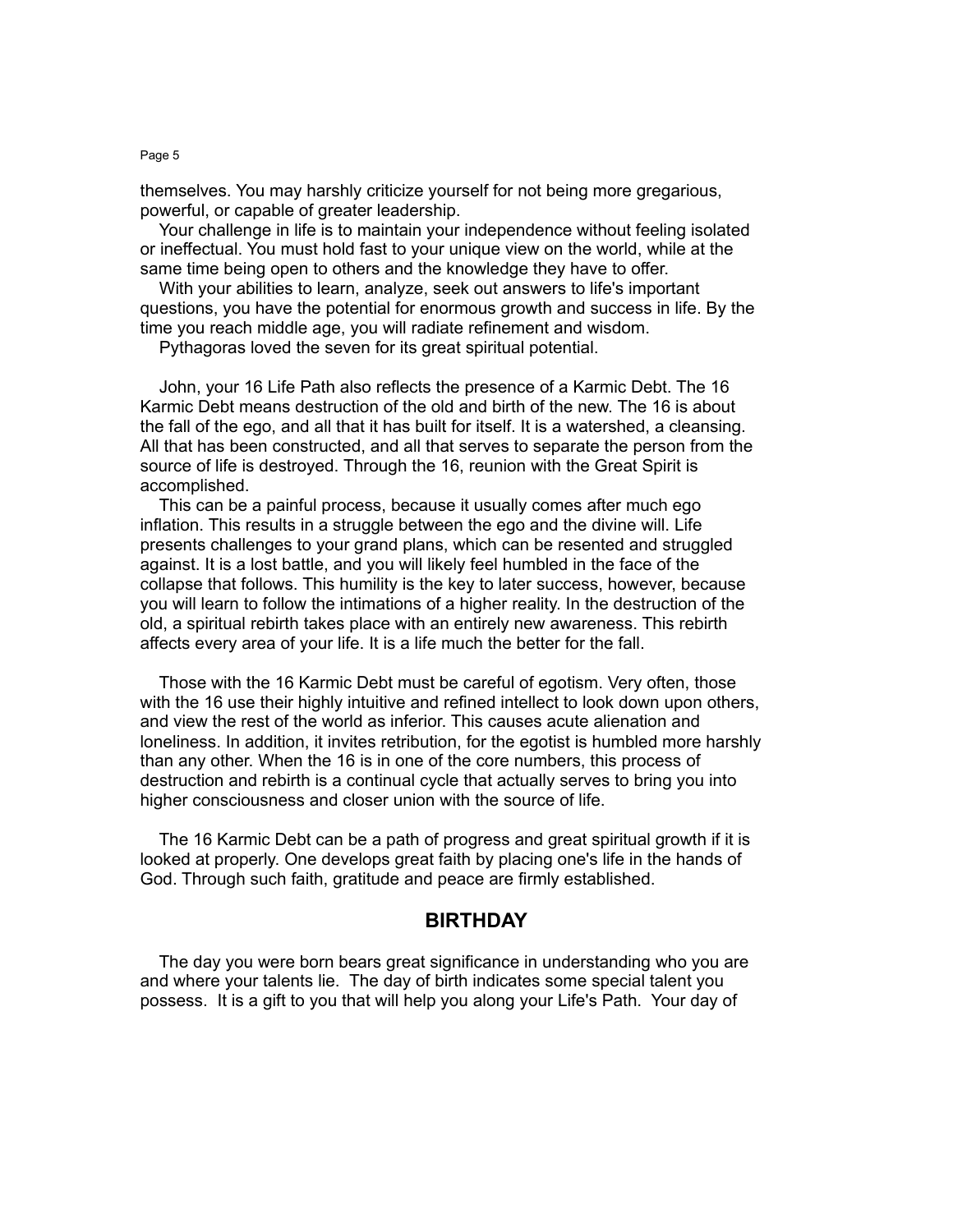birth is one of your four core numbers -- the Life Path, Expression, and Heart's Desire being the other three. It is the least significant of the four core numbers, but perhaps the most finite, in that it reveals a specific ability you possess in a marked degree.

#### *Your Birthday is 15*

 You are highly creative and artistic. John, you also have a gift for languages. No matter what you do as a profession, your love tends to be the arts, especially the visual arts, such as painting, calligraphy, or sculpture.

 There is a yearning within you to ground within the family or community structure, but there is a hint of wanderlust, too, which makes grounding difficult. You want the best in your life, and you strive for it.

 Commitment to relationships -- especially home and marriage -- is a central issue in your life. You must be willing to bring out the best in your partner, or the place you live. In the same way, you must truly commit to your own abilities - make the most of them! Honor your talent and cultivate it with hard work and refinement.

 John, you are very sensitive. Criticism has a very negative effect on you. For this reason, you tend to support others to the point of denying yourself. You want to live according to the Golden Rule, which is that you treat others as you would want to be treated.

 You are generous and understanding. As a parent, you are devoted to your children and can maintain stability and love within the family. You tend to be demonstrative in your affections.

 You are responsible but keep your own counsel and make your own decisions. You probably look young for your age.

 In addition to your artistic talent, you possess sound business and financial instincts. You tend to be thorough and conscientious in your approach to business, traits that pay off in the long run.

 John, you must beware of becoming too soft in relationships. People can see you as an easy mark, or abuse your well-worn shoulder, upon which many tears have been shed. Be more than a willing ear.

 You have considerable talent as a healer, but need to develop the actual tools of the healing vocation in order to truly help others.

 You are multi-talented and with focus and determination, you have great potential for success.

#### **EXPRESSION**

Your Expression number reveals your physical and mental constitution, the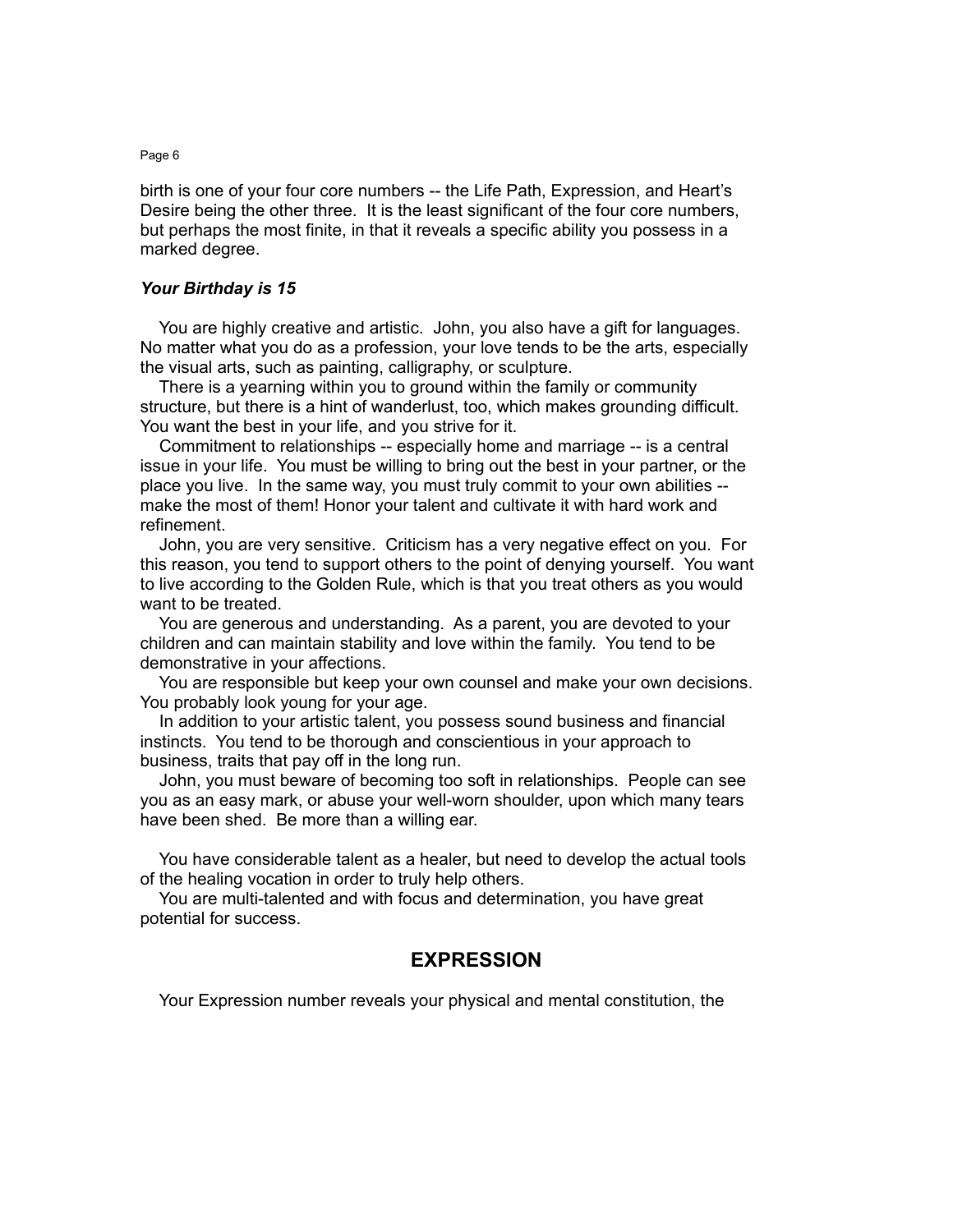orientation or goal of your life. Some numerologists refer to this number as the Destiny, because it represents a lifelong target at which you are aiming. You work at fulfilling this potential every day of your life. Thus, the Expression number reveals your inner goal, the person you aim to be.

 The Expression number reveals the talents, abilities, and shortcomings that were with you when you entered your human body. Your name, and the numbers derived from it, reveals your development, as well as the talents and issues you will be working with during this life.

 For those for whom reincarnation is an accepted philosophy, the vibration of your full name can be seen as the totality of your personal evolution, the experiences, talents, and wisdom accumulated over many life times. Every experience, no matter how great or small, along this evolutionary path has influenced your development, and brought you to your current state of being.

 The Expression is your being; the Life Path is the major lesson you are attempting to learn this time around. Time allows the gradual emergence of your personality. By reading the Expression number below, you will come to understand your basic nature and the abilities and issues inherent in your being.

#### *Your Expression is 19/1*

 You are a natural leader, independent and individualistic. John, you are extremely ambitious, original, and courageous. You employ new and unproven methods. You are an explorer and an innovator. Openness to too many peripheral influences limits and frustrates you. You are self-reliant, confident, and energetic.

 You possess executive abilities and are most successful at owning or independently managing a business. You need the freedom to make your own decisions, based on your own ideas. You can be an astute politician. You also possess the ability to influence the opinions of your milieu.

 The number 1 symbolizes the front-runner, pioneer, warrior, risk-taker, and daredevil. Generals, top politicians, successful businessmen, self-made millionaires, religious leaders, inventors, activists, and avant-garde artists are often born with a 1 Expression.

 Strength and perseverance are central to your success. You must be willing to travel the frontiers of life, away from the beaten path. You possess a great reserve of willpower that must be directed at your goals. You do not give up, but relentlessly pursue your aims.

 John, you are quite opinionated. People tend to be inspired or repelled by your strong personality.

 You have great powers of concentration and the ability to visualize your goals, thus making them more attainable.

You stand up for your convictions and hold your ground. All of these abilities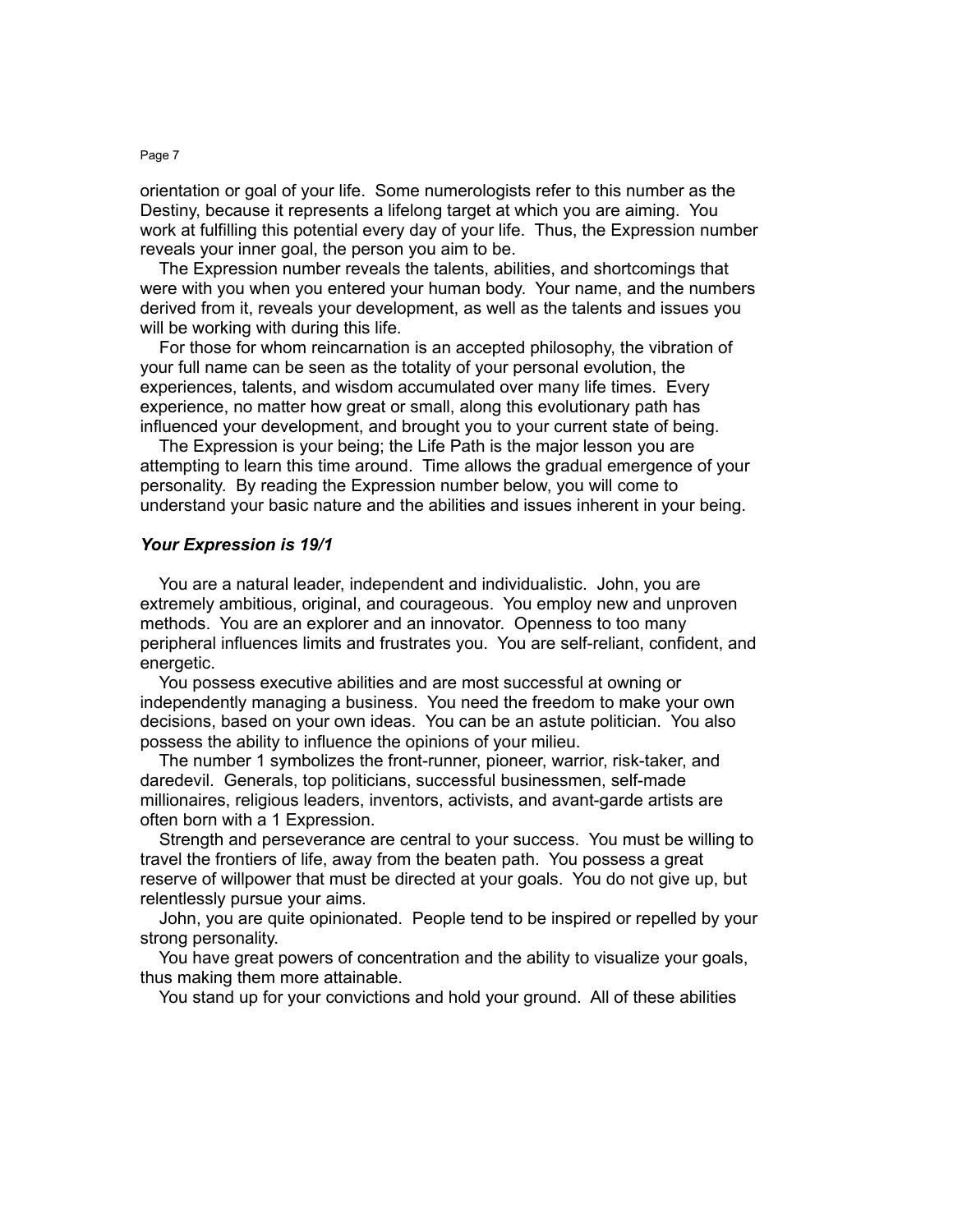enhance your chances of success in life.

 There is a tendency to be self-centered. You can be domineering and, in the extreme, a bully. You can be highly critical of others, complaining that people lack the industry or determination you possess. But this lack of understanding can alienate friends and family members from you. You must learn to control this tendency to maintain harmony in relationships.

 Once you are convinced of the inherent correctness of your ideas, you stubbornly -- and sometimes rigidly -- defend and propagate them.

 Avoid obstinacy and antagonism. You must cultivate balance, compassion, and perseverance.

 You easily assume the role of protector. You spring into action when leadership is needed.

 Pride can be your downfall. You so powerfully identify with your goals and ambitions that you sometimes refuse to see a potential flaw or weakness in your well-laid plans.

 John, you possess strength and determination, which, when applied to any endeavor you are committed to, will lead you to great success in life.

#### **HEART'S DESIRE**

 Your Heart's Desire is the inner you. It shows your underlying urge, your true motivation. It reveals the general intention behind many of your actions. Consequently, it dramatically influences the choices you make in life. The Heart's desire is seen as part of the larger picture, called the core numbers, which includes the Life Path, Expression, Day you were born, and Personality. But each points to a different aspect of you.

 The Expression number reveals your talents and abilities, and your general direction in life. The Life Path is the central lesson you came into the world to learn. The Day you were born is very closely connected to your Life Path. It reveals specific talents you possess, which will be helpful to you in dealing with your Life Path. The Personality reveals how people tend to see you. It also demonstrates what characteristics you are projecting to the world. The Heart's Desire demonstrates the identity of the soul that joined the earth -- you, the spiritual being.

#### *Your Heart's Desire is 22/4*

 Deep inside, you long to create something that will have a lasting impact on the world. Whether it is a political movement, a business, or a philosophy, you have a strong inner drive to manifest something of major importance.

 Like the 11, yours is a Master Number, possessing all the intelligence, sensitivity, and electric creativity that such a power would suggest. John, you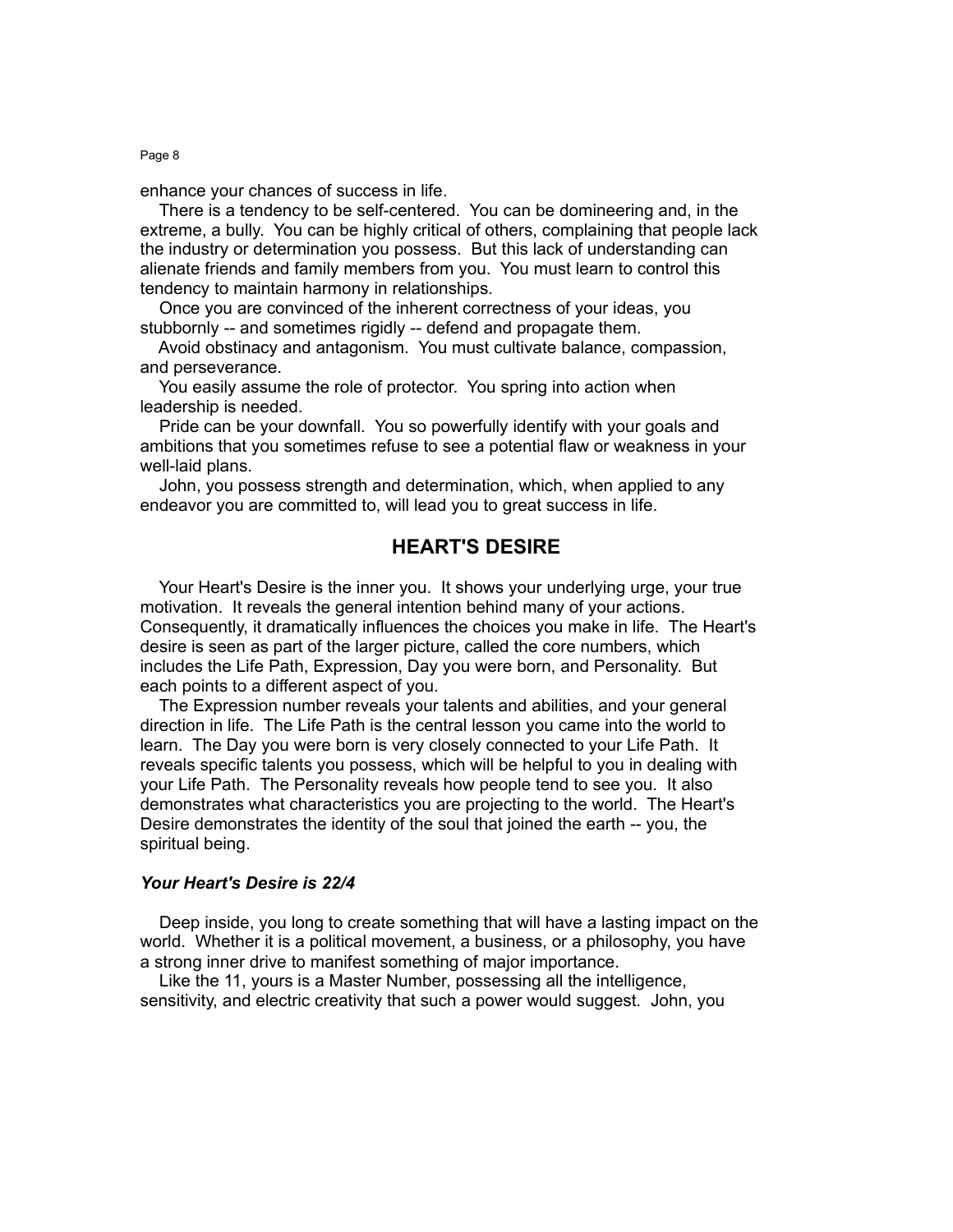have the inventiveness of the 11 and the down-to-earth practicality of the 4. This combination can make you supremely capable of making your ambitions a reality.

 The demands of this Heart's Desire are as enormous as its potential. What will be required from you to fulfill your noble ambitions is nothing less than a commitment of your entire being.

 The path you have chosen is not an easy one. You need time to develop, and you are unlikely to begin to fulfill your ambitions until after you have reached a certain level of maturity.

 Whether you know it or not, you possess great power within your being. You were born with this power in a latent state, but on some level you were aware of it. Early in life, this power manifested itself as awkwardness and a discomfort inside of you. Your self image has always been one of contradictory extremes: on one hand you sensed your uniqueness and potential; on the other you may have felt insecure and perhaps even inferior.

 This paradox has caused waves of self-doubt and lack of confidence. But it also is a powerful generator of energy that, when combined with the higher characteristics of the 22, can become a dynamic and unrelenting force. In order to channel such great power, you need a noble goal for which to aim.

 John, you will probably try your hand at several different kinds of work before you rise to the challenge of your true ambitions.

 You can be a great leader, inspiring and motivating with your vision and work ethic. Your ideas are so creative and superior that they inspire enthusiasm and sometimes even devotion among your co-workers.

 You should be involved in large enterprises or governmental institutions. You have the organizational diplomatic skills sufficient to keep difficult and delicate projects on track.

 Once you come into possession of your full power, there are many psychological and spiritual pitfalls to be faced. You can become arrogant and superior. You can become deluded into thinking that your judgment is beyond question, and that the advice and support of others is unnecessary. You may seek to control all power in a given enterprise. This dangerous and egocentric attitude is sometimes even extended to family members who you may seek to keep under your thumb.

 John, your challenge, once you have begun to use your true gifts, is to remain humble in the face of your significant accomplishments.

 You perform best when your domestic foundation is stable and supportive; it is very important to have a partner who shares your dreams and has high degree of strength and independence to keep up with your drive.

 Challenges somehow draw the best out of you. Your human qualities - creativity, humility, understanding, and compassion -- increase with the level of your performance. Therefore, commitment to excellence is central to your success and inner development.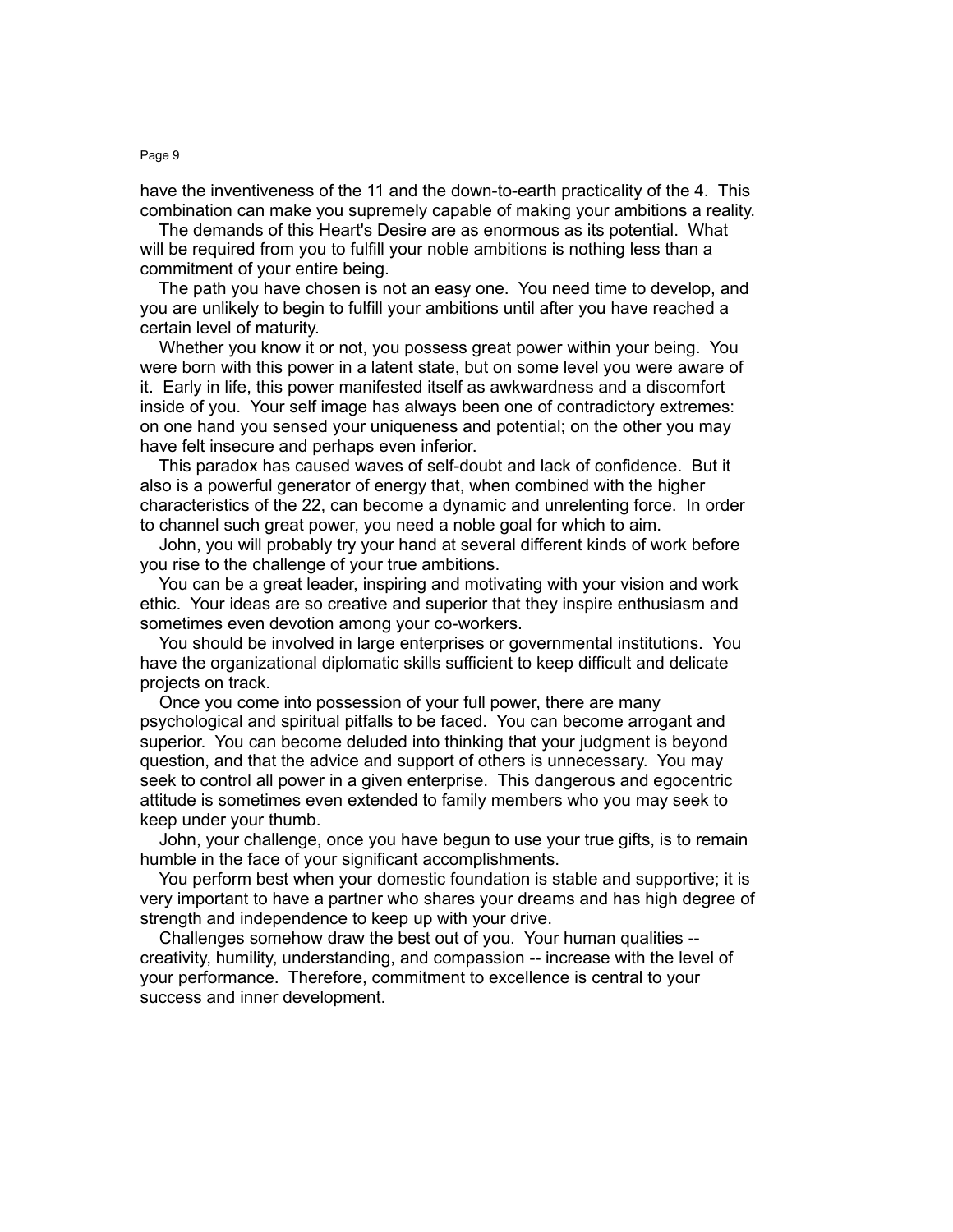**PERSONALITY** 

 Your Personality number is derived from the consonants of your full name at birth. Your Personality is like a narrow entrance hall to the great room that is your true nature. It is those aspects that you feel comfortable sharing with people at the outset of a relationship. With time and trust, you invite others into the deeper aspects of your nature; you reveal more of who you really are, in effect, your Heart's Desire, Expression, and so on.

 Your Personality number often serves as a censoring device, both in terms of what you send out, as well as what you allow to approach. It discriminates in the kinds of people and information you let enter your heart and mind. For this reason, your Personality is usually much more narrow and protective in its definition than the real you. It can screen out some of what you do not want to deal with -- people or situations -- but it also welcomes those things that immediately relate to your inner nature.

 Your Personality number also indicates how others perceive you. No one can be objective about himself or herself. Even our closest friends and relatives have trouble describing how they see us.

#### *Your Personality is 33/6*

 John, you radiate understanding and compassion. People sense your warmth and fairness. For this reason, you attract many people who are in need of comfort, including the disadvantaged. People tend to come to you to unload their burdens. You inspire confidence.

 You have a fine sense of justice. You do everything in your power to keep the harmony and are even willing to sacrifice your personal desires for the good of others.

 You can take this too far, however, sometimes playing the role of the martyr. You have to guard against being taken advantage of. You are not always a very good judge of character. You tend to see the best in others.

 You also can become too involved in the lives of others, to your own detriment. (This aspect can be balanced by other numbers in your chart.)

 You are hospitable and domestic. You love children and are a good parent. You are romantic, faithful and very protective.

 You are artistic. You love music, flowers and gardening. You are a natural interior designer. You have an excellent sense of color and taste.

 John, you are more concerned with the content of your personality than your appearance, which causes you to be less conscious of the style of your clothes. You are more interested in comfort and the utility of clothing than the statement it makes.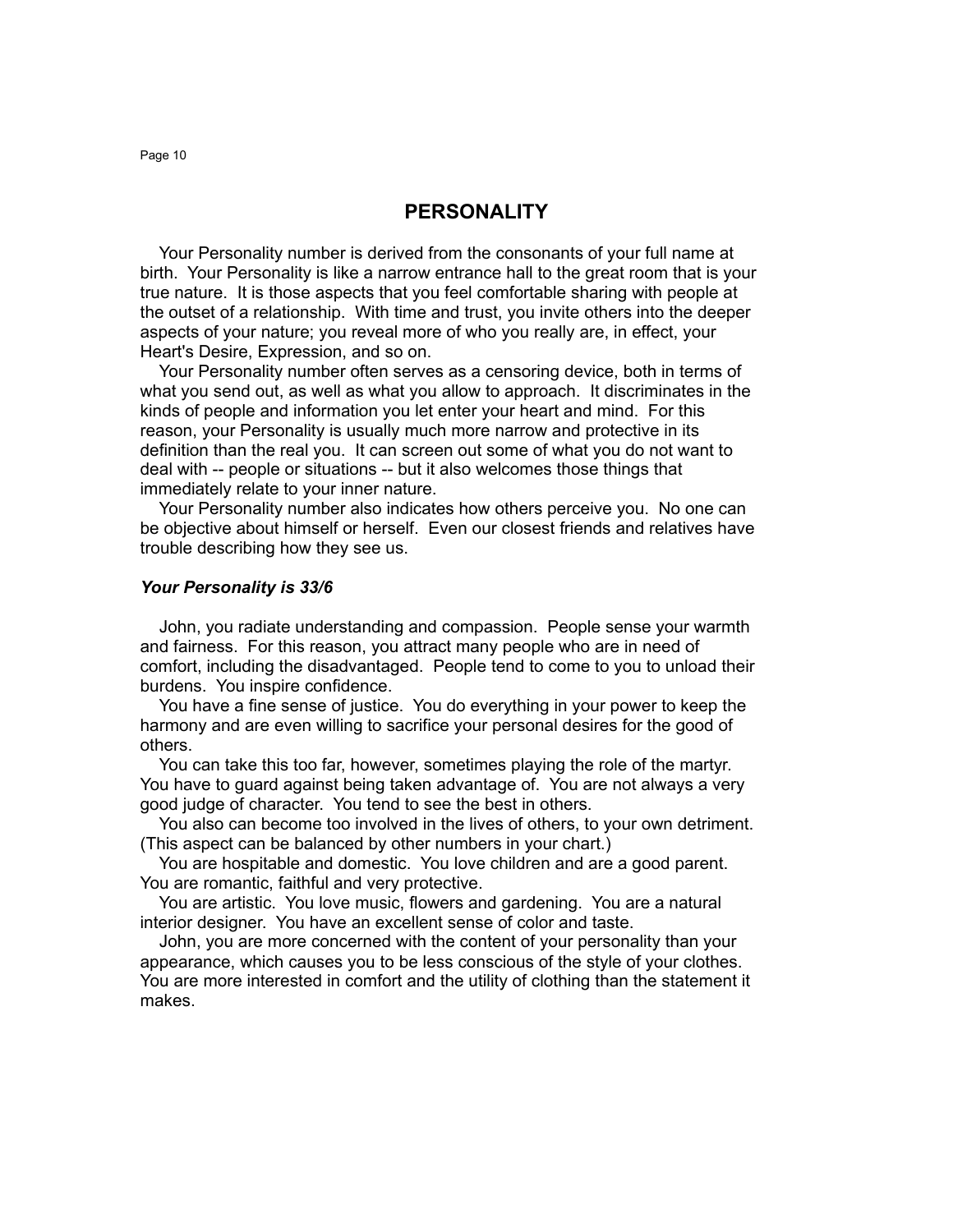Six Personality Numbers are exceedingly generous. You are not particularly logical when it comes to finances.

 You are very vulnerable to praise and criticism. You tend to worry a lot, causing stomach problems.

 People see you as a maternal or paternal figure. They want to relax in your presence and unburden themselves. You are the safe port in the crowd.

#### **MATURITY**

 Your Maturity number indicates an underlying wish or desire that gradually surfaces around age thirty to thirty-five. This underlying goal begins to emerge as you gain a better understanding of yourself. With self-knowledge comes a greater awareness of who you are, what your true goals in life are, and what direction you want to set for your life. This, in a nutshell, is the gift of maturity: You no longer waste time and energy on things that are not within your own special identity.

 No matter what your age is at present, your life is being channeled in a specific direction, toward a very specific goal. That goal can be seen as a reward or the fulfillment of a promise that is implicit in your current efforts, often without your knowing it consciously. While the characteristics of this number are usually visible during childhood, we tend to lose sight of these aspects until later in life. But our lives are always being affected by this influence, nonetheless.

 Your Maturity number begins to have a more profound impact on your life after the age of 35. The influence of the number increases steadily as you grow older.

#### *Your Maturity is 8*

 As you mature, John, you will grow in success and financial reward. You will find yourself deepening your commitment to your work. You will find it easier to overcome difficulties that manifest in your path. Your capacity to use power will grow; you will be recognized as a pillar of influence and dependability within your community.

 You will have to be strong and self-disciplined to avoid sudden painful material losses. Beware of ego-inflation, the surest symptom of an imminent fall.

 The 8 Maturity Number requires a certain degree of detachment from material success; otherwise it will rule your personality, and make money an obsession. Detachment allows you to remain focused on the higher values of mankind. One of your important motivations should be a desire to build, create, or market in order to enjoy the game of business.

 John, your wisdom and sheer common sense are recognized by many and will attract important positions. It is possible that you will be given responsibility for the care and management of other people's property. You may also be asked to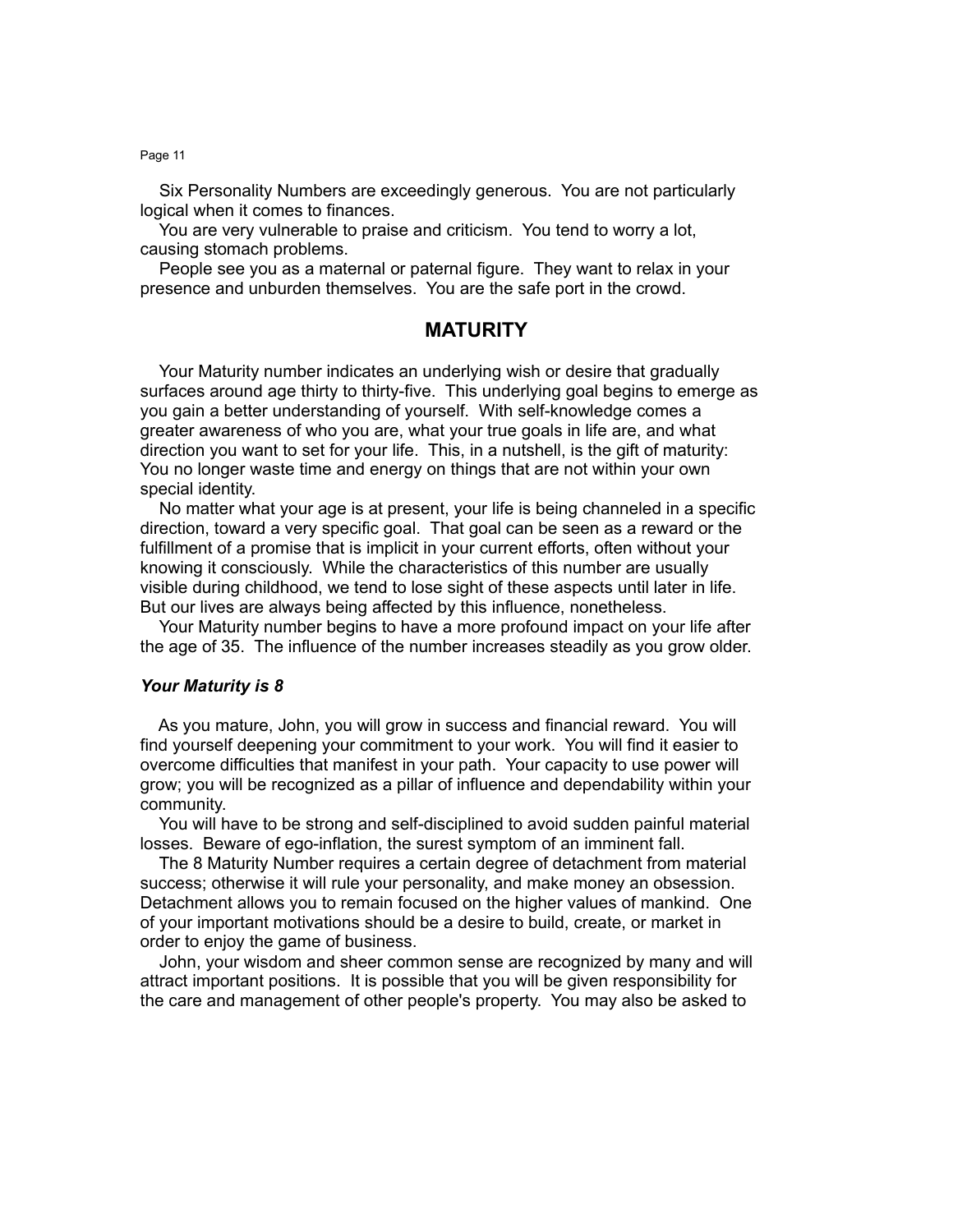guide large institutions.

 If you already have several 8s in your chart, especially in the core numbers, you will have to guard against selfishness, accumulation for the sake of status, and greed. If you have few 8s in your chart, or none at all, your opportunity to achieve the success and financial independence is greatly increased.

#### **KARMIC LESSONS**

 Numerology is based on the understanding that we enter life with certain strengths and weaknesses. Karmic lessons are areas that we are currently weak in and must be faced and worked on in this life. There can be more than one Karmic Lesson. These are indicated by the absence of certain numbers in your name.

 The letters and numbers of your name point to talents and abilities that you possess. These characteristics can be compared to a workshop in which certain tools are available to you. Missing numbers, those that are not represented in the letters in your name, imply tools that are unavailable, and must be learned and mastered during this lifetime.

 You may well recognize your Karmic Lessons as weaknesses you have learned to overcome in the course of your life, however, the challenges implied in your Karmic Lessons will continue to come up occasionally for the rest of your life.

#### *You have a Karmic Lesson 7*

 John, you need to deepen your knowledge and talents in a specific discipline. You lack the will or determination to perfect yourself or a specific talent you possess. You must learn to be your own critic, without self condemnation, in order to bring your abilities to their full development.

 You will learn not to take things at face value. A superficial understanding of important matters will prevent you from experiencing the satisfaction of your true potential.

 The effects of this Karmic Lesson are diminished if you have at least one 7 among your core numbers (Life Path, Birthday, Hearts Desire, Expression, or Personality Number).

#### **HIDDEN PASSION**

 Your Hidden Passion reveals one or more special strengths and talents that you rely upon and are available to you. The Hidden Passion represents your specific field of expertise, or a concentrated talent.